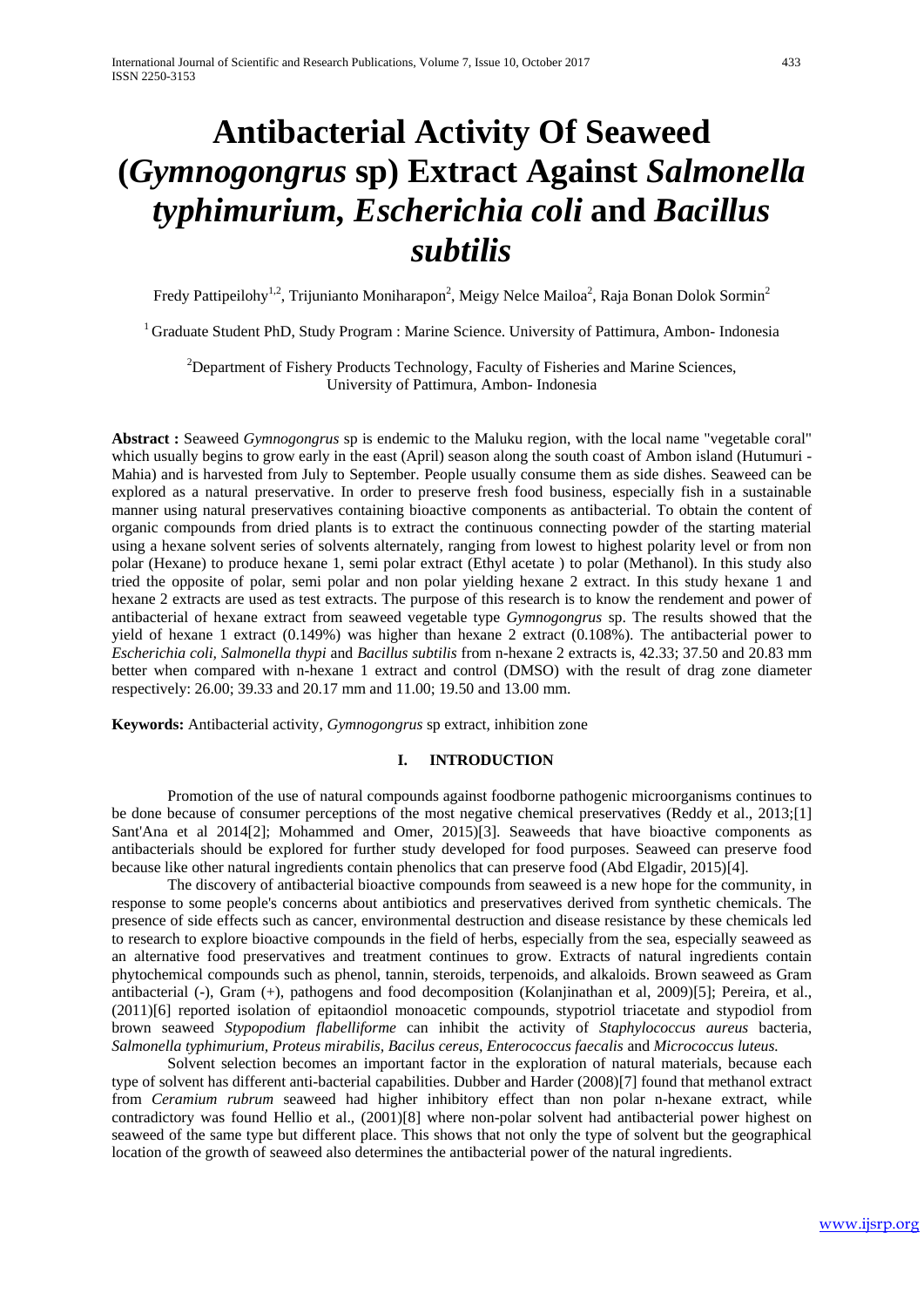Seaweed species (*Gymnogongrus* sp.) Classified as red algae (*Rhodopytha*) are endemic to the Maluku region that usually grows annually in the early east (April) season along the south coast of Ambon Island (Hutumuri - Mahia) and are usually harvested from the moon July - September. During this time people usually consume as a side dish and more sold (Moniharapon, 1984)[9]. Sormin (2012)[10], reported that seaweed extract *Porphyra marcosii* also grouped red algae that grow at the same time and habitat with *Gymnogongrus* sp. able to inhibit the growth of *Escherichia coli bacteria. Staphylococcus aureus,* and *Salmonella typhi*.

The objective of this research was to know the rendement and antibacterial power of n-hexan extract from coral-type seaweed (*Gymnogongrus* sp.) To 3 test bacteria *Escherichia coli* (Gram negative)*,*and *Bacillus subtilis* (Gram positive, destroyer/decomposition).

#### **II. RESEARCH METHODS**

## **Sample Preparation of Seaweed Vegetable Coral** *Gymnogongrus* **sp.**

Seaweeds of coral vegetation (*Gymnogongrus* sp.) Are collected in the village of Hutumuri and Mahia hamlet of Urimesing village of Ambon city. Furthermore, before drying is washed with clean water. Drying is done by drying on a wire screen for 3-4 days. Seaweeds of dried coral species (*Gymnogongrus* sp.) Are weighed and stored for extracts. The chemical composition of the wet and dry vegetable seaweeds (*Gymnogongrus* sp.) Is presented in Table 1.

| <b>Chemical Composition</b> | Wet   | Drv   |
|-----------------------------|-------|-------|
| Water content $(\%)$        | 87.54 | 27.26 |
| Protein levels (%)          | 2.10  | 5.31  |
| Fat level (%)               | 0.24  | 0.42  |
| Ash Content (%)             | 3.52  | 10.50 |
| Carbohydrate levels % (by   | 6.60  | 56.51 |
| difference)                 |       |       |

**Table 1. Composition of Seaweed Type Vegetable Coral (***Gymnogongrus* **sp.) Wet and Dry**

## **Extract Preparation**

Seaweeds of coral vegetation (*Gymnogongrus* sp.) Are collected in the village of Hutumuri and Mahia hamlet of Urimesing village of Ambon city. Furthermore, before drying is washed with clean water. Drying is done by drying on a wire screen for 3-4 days. A total of 750 g of dried seaweed was extracted (maseration method) with 2,500 ml of hexane for 2 days (48 hours). The resulting filtrate was evaporated with a rotary evapotor vacuum resulting in hexane 1 extract (Dubber and Harder (2008)[7] and 750 g were extracted, respectively: with 2,500 ml of methanol for 2 days and the resulting residue was macerated again with 2,500 ml of ethyl acetate for 2 days and then the resulting residue was extracted again with 2,500 ml of hexane for 2 days and the resulting filtrate was evaporated with a vacuum evapotor rotary resulting in a hexane 2 extract (Modified method of Himejima and Kubo, 1991)[11].

## **Determination of Rendement**

Calculation of the value of rendement is the weight ratio of the commodities taken / obtained with the intact weight of the commodity raw materials multiplied by 100% (Nurjanah et al., 2004)[12].

## **Antibacterial Test**

The antibacterial test was carried out by a 2-layer (bilayer) method of the medium according to Balaouri et al., (2016)[13]. The following procedure: The sterilized medium is silenced for several minutes and pour it into 15 ml sterile petri and leave it to medium dry and solid. Prepare media mixed with bacterial media culture bacteria (*Escherichia coli, Salmonella thypi and Bacillus subtilis*) with cell number 107, then poured on the top of the first layer of the media and leave to dry and solid. Make a well (hole) on the surface of the media with a sterile hole with a diameter of 6 mm, then drop 40 μl of each solution extract into the pit and 40 μl DMSO 10% sterile as a negative control. Subsequently the media was incubated in the incubator at 37 ° C for 24 hours. Observe and measure the diameter of the clear zone (mm) formed around the wellbore. The diameter of the inhibit zone is the diameter of the resulting size minus 6 mm.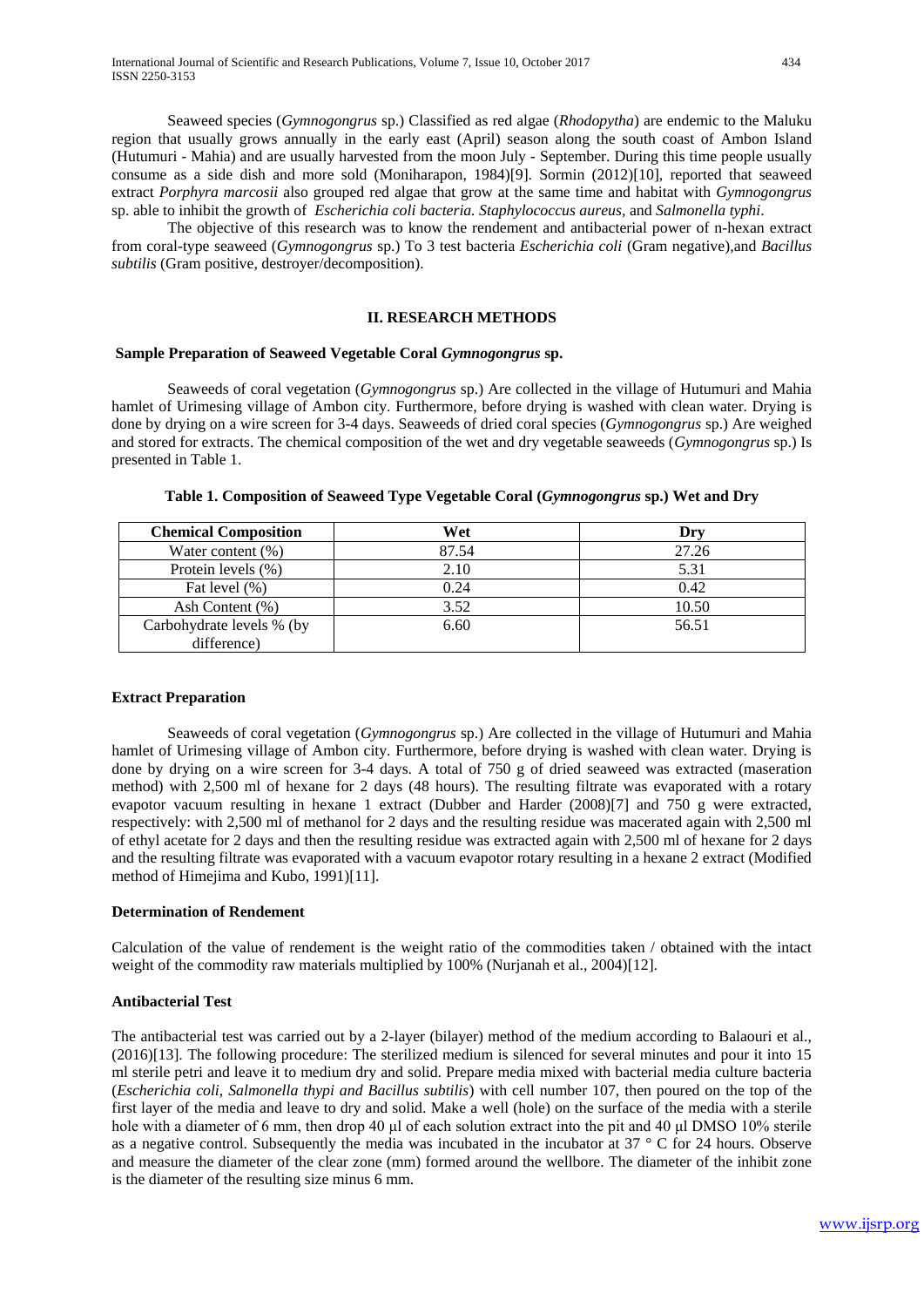#### **III. RESULT AND DISCUSSION**

#### **Rendement** *Gymnogongrus* **sp. Extract**

Result of extraction with maseration method to 750 g seaweed *Gymnogongrus* sp. dried obtained hexane extracts were 1.12 g and 0.81 g, respectively. From the results of this extract then obtained rendement extract of raw materials in the form of dried seaweed as shown in Table 2 below.

|  |  | Table 2. Rendement extract of seaweed Gymnogongrus sp |  |  |  |  |  |  |
|--|--|-------------------------------------------------------|--|--|--|--|--|--|
|--|--|-------------------------------------------------------|--|--|--|--|--|--|

| <b>Extract of seaweed</b> | Rendement $(\% )$ |
|---------------------------|-------------------|
| Hexane 1                  | 0.149             |
| Hexane 2                  | 0.108             |

To obtain the content of organic compounds from dried plants is to extract continuous connections of powdered starting material using a series of solvents alternately, ranging from lowest to highest polarity level or from non polar to polar. This is also done by Dubber and Harder (2008)[7], where they do so by using n-hexane solvent and then methanol on seaweed type *Mastocarpus stellatus, Laminaria digitata* and *Ceramium rubrum*.

Rendement results of hexane 1 extract (first extracted) from seaweed type *Gymnogongrus* sp. as shown in Table 1 was larger when compared with extracted hexane 2 extracts after extracting with methanol (extracts obtained 138.58 g or yield of 18.477%) and ethyl acetate (extracts obtained 5.59 g or yield of 0.745 %). The yield of Table 1 shows that Hexan 1 extract 0.149% is slightly higher and the hexane 2 extract is slightly lower than Sormin (2012)[10] reported that the yield of hexane extract from *Porphyra marcosii* seaweed is 0.125%. It is understandable that although these two seaweeds are grouped red algae that grow at the same time and habitat, but the shape of *Gymnogongrus* sp. is a thalus while Porphyra marcosii is leaf-shaped. Antibacterial Activity Seed Hexan Extracts *Gymnogongrus* sp.

Based on the result of statistical analysis, two way anova test showed that bacterial type factor and extract type factor and interaction between bacterial factor with seaweed extract factor had highly significant effect on antibacterial power (drag zone) with significance value  $\alpha$  ( $\alpha$ ,01). Furthermore, the results of the test of Bright Differences (BNJ) type of bacteria, types of extracts and bacteria type interaction treatment and the type of extract as listed in Tables 3, 4 and 5.

| <b>Type of bacteria</b> | Average inhibit zone (mm) |
|-------------------------|---------------------------|
| Escherichia coli        | 26.44b                    |
| Salmonella thypi        | 32.11a                    |
| Bacillus subtilis       | 18.00c                    |

#### **Table 3. BNJ Test Results Differences in Bacterial Type**

Information:

 The numbers in the notation columns followed by different letters (a, b, and c) show a significant difference in  $(sig < 0.01)$ .

|  | Table 4. BNJ Test Results Differences Extract Type |  |  |  |
|--|----------------------------------------------------|--|--|--|
|--|----------------------------------------------------|--|--|--|

| <b>Types of extracts</b> | Average inhibit zone (mm) |
|--------------------------|---------------------------|
| n-hexane 1               | 28.50 <sub>b</sub>        |
| n-hexane 2               | 33.55a                    |
| control                  | 14.50c                    |

Information:

 The numbers in the inhibition diameter columns followed by different letters (a, b, and c) show a significant difference in  $(sig < 0.01)$ .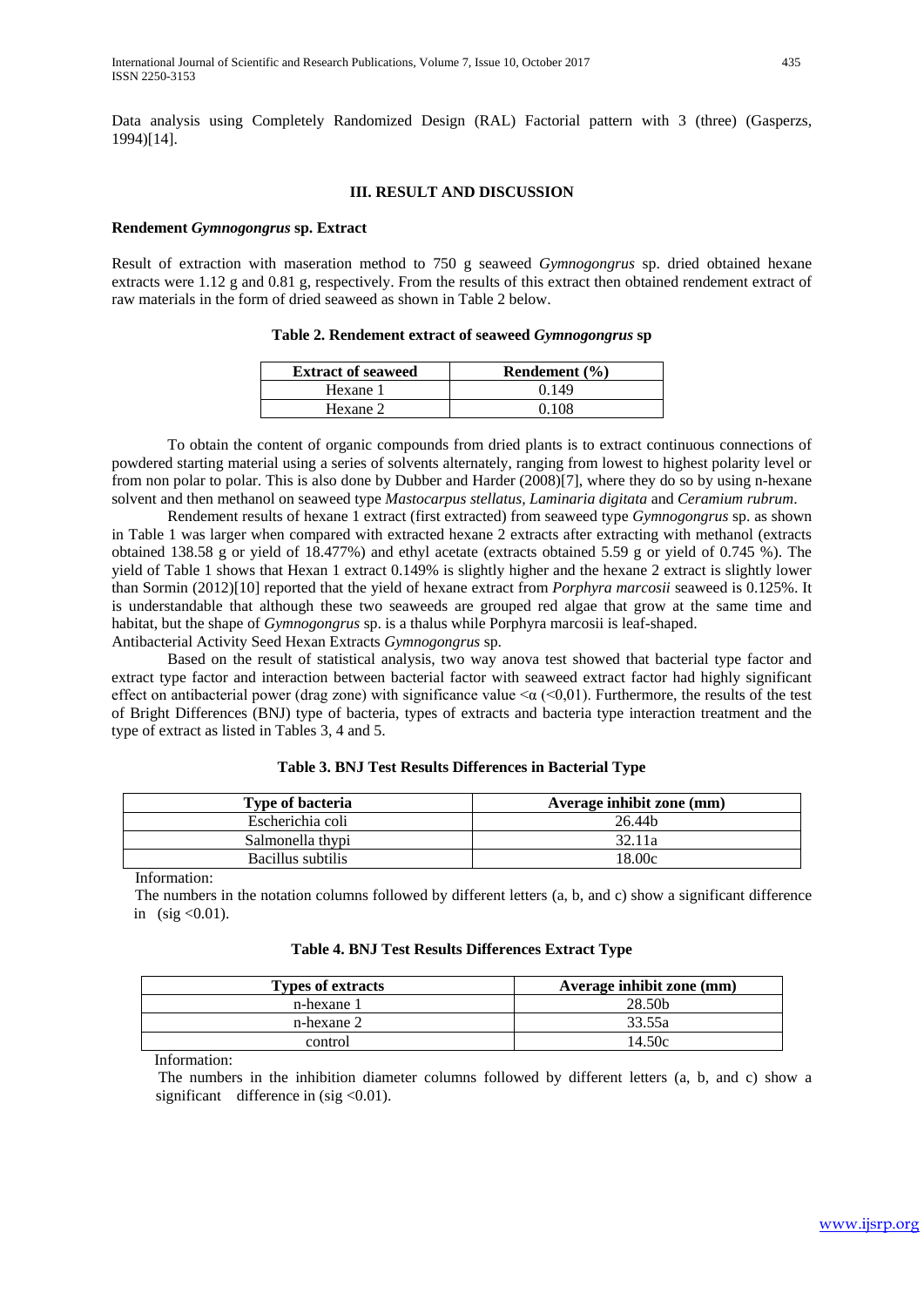| <b>Type of bacteria</b> | Types of extracts $(500\mu g)$ | Average inhibit zone<br>$(\mathbf{mm})$ |
|-------------------------|--------------------------------|-----------------------------------------|
| Escherichia coli        | n-heksan 1                     | 26.00b                                  |
|                         | n-heksan 2                     | 42.33a                                  |
|                         | control                        | 11.00d                                  |
| Salmonella thypi        | n-heksan 1                     | 39.33a                                  |
|                         | n-heksan 2                     | 37.50a                                  |
|                         | control                        | 19.50c                                  |
| Bacillus subtilis       | n-heksan 1                     | 20.17c                                  |
|                         | n-heksan 2                     | 20.83bc                                 |
|                         | control                        | 13.00d                                  |

## **Table 5. BNJ Test Results of Treatment Interaction Type of Bacteria and Type of Extract of Seaweed**  *Gymnogongrus* **sp.**

Information:

 The numbers in the inhibition diameter columns followed by different letters (a, b, c, d, e, and f) show significant differences at  $(p < 0.01)$ .

From Table 3 it turns out that the hexane extract of seaweed *Gymnogongrus* sp. has the highest ability to inhibit the growth of *Salmonella thypi* bacteria (Gram negative, pathogen) with inhibit zone 32.11 mm, followed by Escherichia coli (Gram negative, sanitation indicator and also pathogen) 26,44 mm and *Bacillus subtilis* (Gram positive) equal to 18 .00 mm. This is due to the fact that peptidoglycans of Gram positive bacteria are thicker than Gram-negative bacteria (Fardiaz, 1992)[15], so that the active extracts of the *Gymnogongrus* sp. more easily penetrate the cell wall of Gram negative bacteria. Apparently this is also appropriate but much larger than the reported Sormin (2012)[10] that the inhibited bacteria inhibited methanol extract, ethyl acetate and hexane from *Porphyra marcosii* are *Eschericia coli* (9,9817 mm), followed by *Salmonella thypi* (9.5808 mm ) and *Staphylococcus aureus* (7.4708 mm). This result is also much higher when compared to the diameter of inhibitory power of acetone seaweed extract *Stocheospermum marginatum* of 11 mm (*E. coli*) of methanol extract to *E. coli* by 10 mm (Kayalvishi et al., 2012)[16]. Previously Kolanjinatan et al., (2009)[5] reported that ethanol extract from *Gracilaria edulis* seaweed was able to inhibit *E. coli, S. aureus, P. aeruginosa* and *Streptococcus faecalis.* Limo-Filho et al. (2002)[17] suggests bacteria that can be inhibited by *Ulva fasciata and Caulerpa cupressoides extracts are Bacillus subtillis, Staphylococcus epidermidis, S. aureus*. Oranday et al., (2004)[18] suggested that extracts of seaweed species *Ulva lactuca, U. fasciata and Sargassum fluitans* are able to inhibit *E. coli and S. aureus bacteria.* Tuney et al., (2006)[19] reported seaweed species of *Ulva rigida, Enteromorpha linza, Padina pavonica, Colpomenkia sinuosa, Dicttyota linearis and Dictyopteris membrannacea* capable of inhibiting *S. aureus, S. epidermis, P. aeruginosa and E. coli bacteria.* Seaweed species of *Chaetomorpha lemonade, Enteromorpha compressa dichotoma and Polysiphonia subtilissima* were able to inhibit *Bacillus brevis, Bacillus subtilis, E. coli, Vibrio cholera and Shigella flexneri.* Pareira et al. (2011)[6] suggests that seaweed *Stypopodium flabelliforme* able to inhibit bacteria *Staphylococcus aureus, Salmonella typhimurium, Proteus mirabilis, Bacilus cereus, Enterococcus faecalis and Micrococcus luteus*. Jeyanthi et al., (2013)[20] reported seaweed *Gracilaria cortica able to inhibit the bacteria Klebsiella sp.*and *E. coli* respectively 1.5 mm and 1.9 mm and seaweed *Enteromorpha flexuosa* each 2.5 and 3.7 mm.

Based on further tests (Table 4), the n-hexane 2 extract was significantly different from the n-hexane 1 extract capable of producing the highest inhibit zone of 33.55 mm which was very significant with n-hexane 1 (28.50 mm) and control (14, 50 mm). These results are much higher as reported Sormin (2012)[10] inhibition zone of n-hexane extract, ethyl acetate and methanol from *Porphyra marcosii* and control respectively are: 6.39; 10.35 and 13.29 mm and 6.01 mm.

The antibacterial power of the two n-heksan extracts of seaweed *Gymnogongrus* sp. ranging from 20.17 to 42.33 mm is still within the range and higher than the antibacterial power of seaweed extract of Malaysian red alga (*Laurencia* sp) which ranges from 7 to 30 mm, but in its ability to inhibit the growth of *Escherichia coli* the seaweed is lower than seaweed *Gymnogongrus* sp.

When compared with the study of Hellio et al., (2001)[8] then seaweed extract *Gymnogongrus* sp. has a higher antibacterial inhibitory power where *Ceramium ruprum* seaweed inhibitory has a resistance range of 5-6 mm.

Antibacterial inhibition of seaweed *Gymnogongrus* sp. is generally in the range slightly lower and higher when compared with the antibacterial power of land plants such as the leaves and seeds of lotus flower that is 19.33 - 29.57 mm (Fitrial, 2009)[21], while the betel leaf ranges from 10-24 mm ( Suliantri, 2009)[22].

Based on the advanced test (Table 5), the inhibition zone of n-hexane 2 extract to the highest *Escherichia coli* bacteria was 42.33 mm which was significantly different with all inneractic n-hexane 1 extracts against *E. coli* with 26.00 mm inhibition zone and control of all test bacteria. Also significantly different from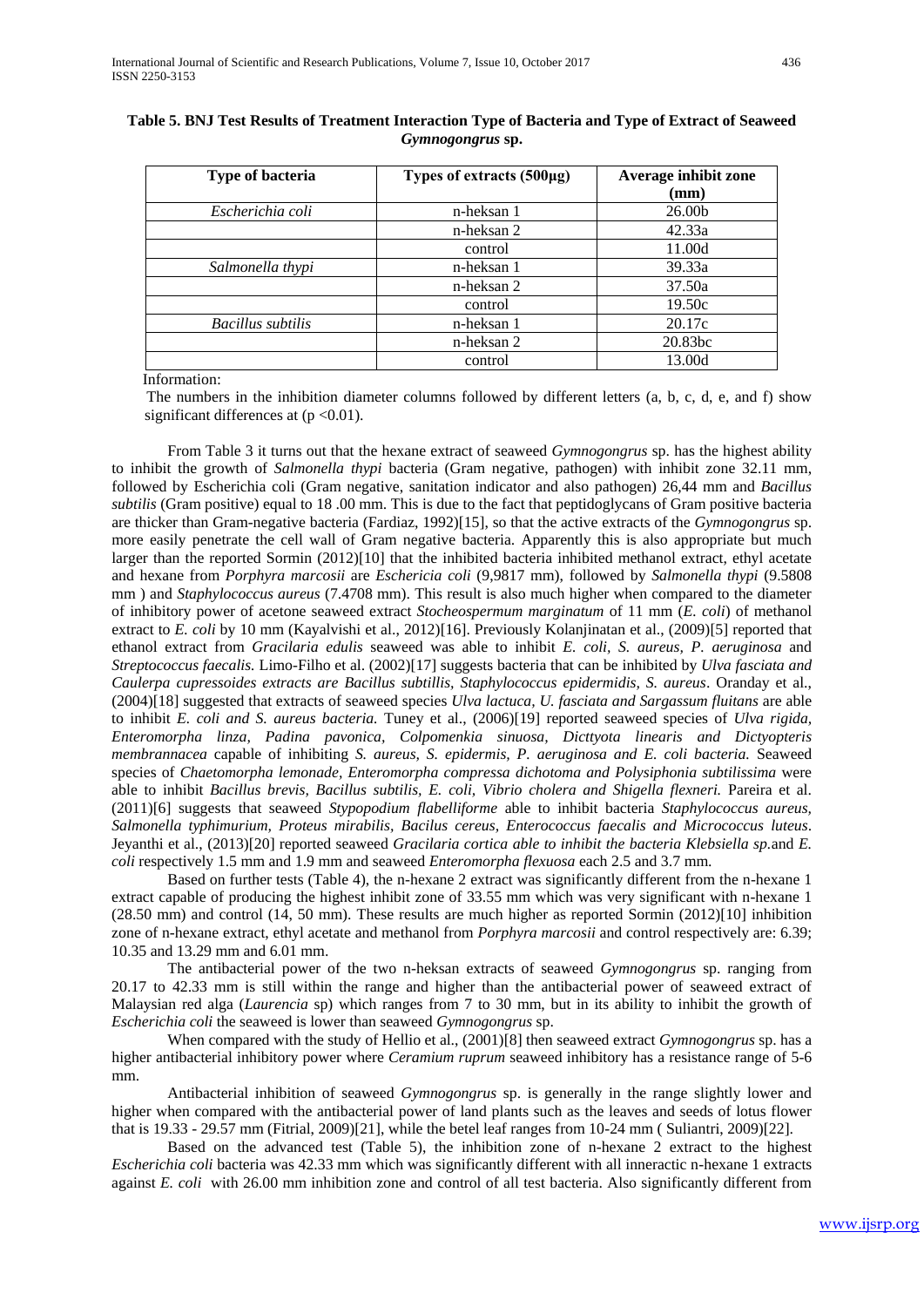hexane 2 extract inhibition zone to *Bacillus subtilis* of 20.83 mm and hexane 1 extract against *Bacillus subtilis* that is 20.17 mm. This result is much higher as reported by Sormin (2012)[10], ie zone of n-hexane extract from *Porphyra marcosii* to *E. coli, Salmonella thypi* and *Staphylococcus aureus*: 12.23, 11.61 and 7.20 mm.

From the above explanation, the choice of solvent becomes an important factor in the exploration of natural materials, because each type of solvent has different anti-bacterial capabilities. Dubber and Harder (2008)[7] found that methanol extract from *Ceramium rubrum* seaweed had higher inhibitory effect than non polar n-hexane extract, while contradictory was found Hellio et al., (2001)[8] where non-polar solvent had antibacterial power highest on seaweed of the same type but different place. This shows that not only the type of solvent but the geographical location of the growth of seaweed also determines the antibacterial power of the natural ingredients.

Apparently *Gymnogongrus* seaweed extract from hexane solvent has a very large inhibition zone so it is most able to inhibit the three test bacteria compared to previous research from other researchers related to seaweed. This shows the possibility of non-polar compounds of broad-spectrum *Gymnogongrus* phytochemicals.

## **IV. CONCLUSION**

The yield of n-hexane 1 extract was 0.149% higher than the n-hexane 2 extract of 0.108%. The antibacterial power to *Escherichia coli, Salmonella thypimurium* and *Bacillus subtilis* from n-hexane 2 extract is 42,33; 37.50 and 20.83 mm better when compared with n-hexane 1 extract and control (DMSO) with result of drag zone diameter respectively: 26.00; 39.33 and 20.17 mm and 11.00; 19.50 and 13.00 mm. *Gymnogongrus* extract most actively inhibits *Salmonella typhimurium* bacteria.

#### **REFERENCES**

- 1. Reddy, R.R.Y., Kumari, C.K., Lokanatha, O., Mamatha, S. And Reddy, C.D. 2013. Antibacterial Activity Of *Azadirachta Indica* (Neem) Leaf, Bark And Seed Extracts. *International Journal Of Research In Phytochemistry And Pharmacology*, 3(1):1-4.
- 2. Sant'Ana, A.S., Franco, B.D.G.M., & Schaffner, D.W. 2014. Risk of infection with Salmonella and Listeria monocytogenes due to consumption of ready-to-eat leafy vegetables in Brazil. Food Control, 42, 1-8.
- 3. Mohammed, H.A. And Omer, A.,A. 2015. Antibacterial Activity Of *Azadirachta Indica* (Neem) Leaf Extracts Against Bacterial Pathogen In Sudan. *American Journal Of Research Communication*, 3(5):246-251.
- 4. Abd Elgadir, M. 2015. Natural Antioxidants and Antimicrobials from Various Sources as Meat Preserves. Review Article. *International of Current Research*, 7(12):23490 -23495
- 5. Kolanjinathan, K., Ganesh, P. And Govindarajam, M. 2009. Antibacterial Activity Of Ethanol Extracts Of Seaweed Against Fish Bacterial Pathogens. *European Review Of Medical And Pharmacological Sciences*, 13:173-177.
- 6. Pereira D.M., Cheel J., Arche C., San-Martin A., Rovirosa J., Silva R.L., Valentao P., Andrade P.B., 2011. Anti-Proliferative Activityof Meriditerpenoids Isolated From The Brown Alga *Stypopodium Flabelliforme* Aganst Several Cencer Cell Lines. *Marine Drugs,* 9:852-862
- 7. Dubber, D., and Harder T., 2008., Extracts of *Ceramium rubrum, Mastocarpus stellatus* and *Laminaria digitata* inhibit growth of marine and fish pathogenic bacteria at ecologically realistic concentrations. *Aquaculture,* 274 (2008); 196–200
- 8. Hellio, C., De La Broise, D., Dufosse L., Le Gal, Y., and Bourgougnon, N. 2001. Inhibition of marine bacteria by extracts of macroalgae: Potential use for environmentally friendly antifouling paints. *Marine Environmental Research,* 52 : 231-247.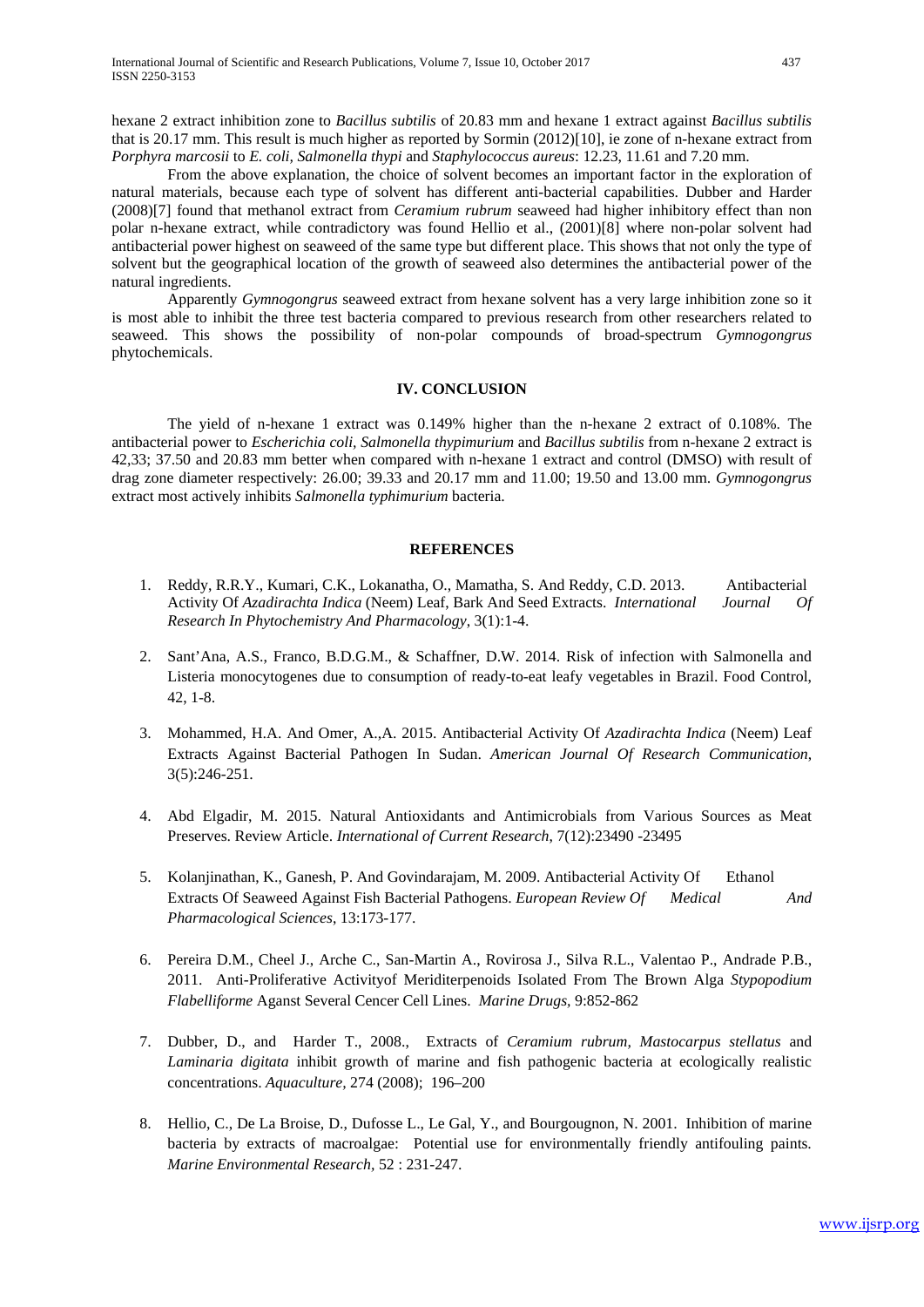- 9. Moniharapon, T. 1984. Studi Pendahuluan Tentang Pengawetan Sayur Karang (*Gymnogongrus Sp.*). Skripsi Fakutas Perikanan Universitas Pattimura, Ambon
- 10. Sormin, R.B.D. 2012. Eksplorasi Dan Karakteristik Bahan Aktif Dari Rumput Laut Jenis Porphyra Marcosii Serta Efektifitasnya Sebagai Antibakteri. Disertasi. Program Pascasarjana Fakultas Pertanian, Universitas Brawijaya, Malang
- 11. Himejima, M. and Kubo I. 1991. Antibacterial agens from the cashew *Anacardium occidentale* nut shel oil. *J. Agric. Food Chem*, 39: 418-421
- 12. Nurjanah, Trilaksani, W. And Kustiariyah. 2004. Teknologi Preparasi Hasil Perikanan Departemen Teknologi Hasil Perikanan, Institut Pertanian Bogor.
- 13. Balouri M, Sadiki, S. and Ibnsouda S.K. 2016. Methods for in vitro antimicrobial activity: A Review. *Journal of Pharmaceutical Analysis*, 11950:1-10
- 14. Gaspersz V. 1994. Metode Perancangan Percobaan Untuk Ilmu-Ilmu Pertanian, Ilmu-Ilmu Teknik, dan Biologi. CV. Armico. Bandung. 472 hal
- 15. Fardiaz S. 1992. Mikrobiologi Pangan. PT. Gramedia Pustaka Utama. Jakarta. 308 hal.
- 16. Kayalvishi, K., Subramanian, V., Anantharaman, P and Kathiresan, K. 2012. Antimicrobial Activity of Seaweeds from the Gulf of Mannar. *International Journal of Pharmaceutical Aplications*, 3( 2): 306-314
- 17. Lima-Filho J.V.M, Carvalho, A.F.F.U. Freitas, S.M. And Melo, V.M.M. 2002. Antibacterial Activity Of Extracts Of Six Macroalgae From North Eastern Brazilian Coast. *Brazilian Journal Of Microbiology*, 33: 311-313
- 18. Oranday M.A, Verde, M.J, Martinez-Lozano, S.J. And Waksman. N.H. 2004. Active Fractions From Four Species Of Marine Algae. *International Journal Of Of Experimental Botany,* 73:165-170.
- 19. Tuney I. B.H. Cadirci, D. Unal And A. Sukatar. 2006. Antimicrobial Activities Of The Extracts Of Marine Algae From The Coast Of Urla (Izmir Turkey). *Turkish Journal Of Biology*. 30: 171-175.
- 20. Jeyanthi R.L., Dhanalakshmi, V. Avinash, K, Smity, P. and Shivani. 2013. Isolation of Phenolic Compounds from Marine Algae Extracts. *Research Journal of Pharmaceutical, Biological and Chemical Sciences*, 4 (1):38-42
- 21. Fitrial, Y., 2009. Analisis Potensi Biji dan Umbi Teratai (*Nymphaea pubescens* Willd) untuk Pangan Fungsional Prebiotik dan Antibakteri *Escherichia coli* Enteropatogenik K1.1. Disertasi. Sekolah Pascasarjana IPB Bogor
- 22. Suliantri. 2009. Aktivitas Antibakteri Dan Mekanisme Penghambatan Ekstrak Sirih Hijau (*Piper Betle* Linn) Terhadap Bakteri Patogen Pangan. Disertasi. Sekolah Pascasarjana. IPB, Bogor